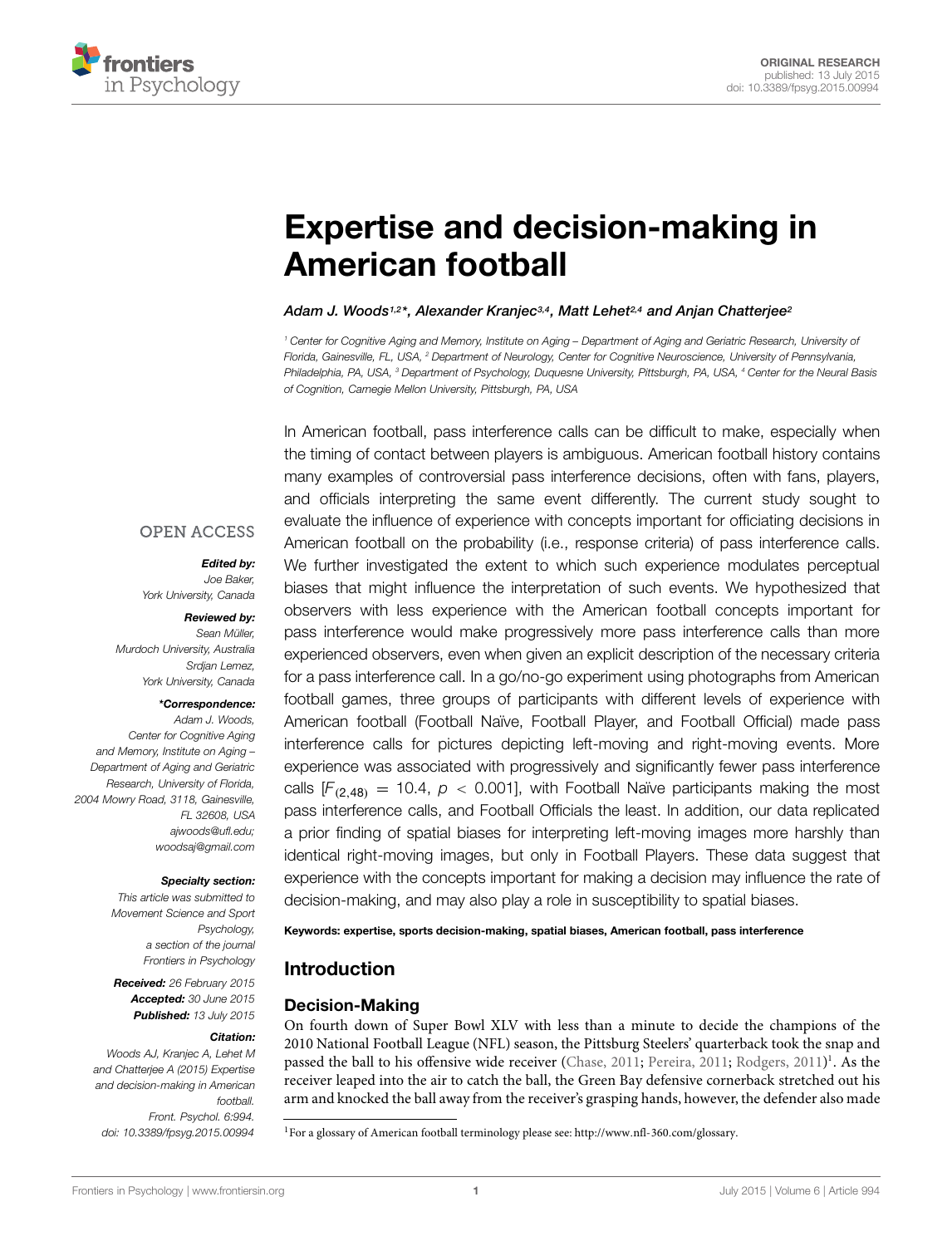contact with the receiver during the defensive play. The Steelers fans in the stadium were vocal with demands that officials call pass interference on the Green Bay defender. A pass interference penalty would move the ball to the location of the foul and result in a first down – keeping the Steelers' Super Bowl dream alive; however, the official nearest to the play made the decision that pass interference was not committed, a decision that is nonreviewable [\(Chase, 2011](#page-7-0); [Pereira](#page-7-1), [2011;](#page-7-1) [Rodgers, 2011\)](#page-7-2). This pass would be the last offensive play of the game for the Pittsburgh Steelers in Super Bowl XLV. With 49 s remaining, Green Bay retook possession of the ball and allowed the game clock to expire [\(Pereira](#page-7-1), [2011](#page-7-1)). Although analysis after the game would show that the call on the field was likely correct, the call itself played a major role in deciding the 2011 Super Bowl champions [\(Pereira](#page-7-1), [2011](#page-7-1)). While fans, players, and officials all observed the same event, their interpretation varied widely. This is one of many such examples in the history of American football, and represents a common occurrence across decision-making in other sports and everyday life.

Our study investigated the influence of differing levels of experience with concepts important for pass interference on penalty decision-making criteria and spatial bias. The current study specifically evaluated the probability of making a pass interference (i.e., frequency) call and the presence of spatial (leftward vs. rightward) bias in penalty decisions on a task requiring participants to judge whether or not a pass-interference penalty was committed in a rapidly changing event depicted in a static image. We evaluated performance in persons with three levels of experience with pass interference in American football: (1) persons with little to no prior experience with American football, (2) college-level American football players, and (3) American football officials.

Decision-making requires the integration of perceptual and cognitive information (e.g., conceptual, contextual, etc.) to determine a course of action, whether in every day events (e.g., driving) or on the field of play (e.g., pass interference decisions; [Kahneman, 2003;](#page-7-3) [MacMahon and Starkes](#page-7-4), [2008](#page-7-4); [Woods et al.](#page-7-5), [2012](#page-7-5); [Summerfield and de Lange](#page-7-6), [2014\)](#page-7-6). In many cases, decisionmaking requires rapid integration of this information (e.g., driving; [Brooks et al., 2011](#page-6-0); [Hunt et al.](#page-7-7), [2011\)](#page-7-7); however, perceptual information may be ambiguous due to the brevity of exposure to the event or other factors degrading the perceptual quality of the event (e.g., poor visual conditions; [Brooks et al.](#page-6-0), [2011](#page-6-0)). Furthermore, prior experience and contextual information also play a [significant role in forming a decision \(](#page-7-4)MacMahon and Starkes, [2008](#page-7-4); [Woods et al.](#page-7-5), [2012\)](#page-7-5). Research shows that response criteria for decision-making may remain stable or even improve as a result of prior experience and expertise [\(Ericsson](#page-7-8), [2007](#page-7-8); [Lueddeke and Higham, 2011\)](#page-7-9). Prior experience can also bias decision-making. For example, when people judge the causal nature of an event, their recent experience with causal and non-causal events shifts their concept of causal structure and results in a change in their response criteria when subsequently judging causality [\(Woods et al., 2012\)](#page-7-5). While other research demonstrates the influence of experience on decision-making in other contexts (e.g., emotional, financial, causal decisionmaking; [Carpenter and Yoon](#page-6-1), [2011;](#page-6-1) [Lueddeke and Higham](#page-7-9),

[2011;](#page-7-9) [Woods et al., 2012\)](#page-7-5), we sought understand the role of experience in decision-making in the context of sports-related events in American football. As decision-making is a central facet of human behavior, findings from the current study are relevant not only to pass interference penalty calls in American football, but may also be relevant for other sports-related decision-making and decision-making under similar conditions outside of sports (e.g., driving).

# Pass Interference

According to the NFL, there are at least six major, yet noncomprehensive, criteria for calling defensive pass interference (intentional contact by a defender that is not attempting to make a play on the ball, playing through the back of a receiver to make a play on the ball, impedance of a receiver's arm movement to restrict his ability to catch the ball, extending an arm across the body of the receiver to restrict his catching ability, obstructing the receiver's path without making a play on the ball, or turning the receiver's body away from the ball before the pass arrives; [NFL Digest of Rules, 2013](#page-7-10)). Officials make quick decisions on pass interference based on brief exposures to dynamic confrontations between players. Slow-motion television replays and post-game analyses do not always clarify the situation. This only serves to highlight the ambiguity involved in making pass interference decisions in football. As such, the ambiguity of pass interference in the NFL, as well as all levels of football, means that officials make decisions under difficult conditions and may be subject to errors. Since pass interference can result in one of the largest yardage penalties in American football, it is a penalty that can have a substantial impact on the outcome of a game. Furthermore, as pass interference calls cannot be reviewed, any factors that might influence officials' decisions could have a large impact on the outcome of the game.

# Expertise

The 2012 NFL season is perhaps best known for the controversial use of replacement officials during an NFL-wide labor dispute, which caused officials to lockout. The tenure of replacement officials in the NFL was plagued with criticism for inaccurate penalty calls, poor clock management, inaccurate yardage penalization, and a bevy of additional errors [\(Holmes](#page-7-11), [2012](#page-7-11); [Seifert, 2012](#page-7-12); [Staff](#page-7-13), [2012;](#page-7-13) [Wade](#page-7-14), [2012\)](#page-7-14). This is a prime example of the impact of expertise on sports decision-making. One of the most memorable examples occurred on September 24th 2012 during the final moments of a Monday Night Football game between the Seattle Seahawks and Green Bay Packers [\(Staff,](#page-7-13) [2012;](#page-7-13) [Wade, 2012\)](#page-7-14). In a last-second effort to win the game, the Seattle quarterback threw a long pass to his receiver in the corner [of](#page-6-2) [the](#page-6-2) [end](#page-6-2) [zone](#page-6-2) [\(](#page-6-2)2012 Packers-Seahawks officiating controversy, [n.d.\)](#page-6-2). As the ball came down, the Green Bay defender leaped into the air to intercept the pass [\(Holmes](#page-7-11), [2012](#page-7-11); [Seifert, 2012;](#page-7-12) [Staff, 2012;](#page-7-13) [Wade, 2012](#page-7-14)). Following less than a second behind, the Seattle offensive receiver attempted to take the pass away from the Green Bay defender [\(Holmes](#page-7-11), [2012](#page-7-11); [Seifert, 2012](#page-7-12); [Staff](#page-7-13), [2012;](#page-7-13) [Wade, 2012](#page-7-14)). The officials on the field judged that the Seattle receiver caught the ball and had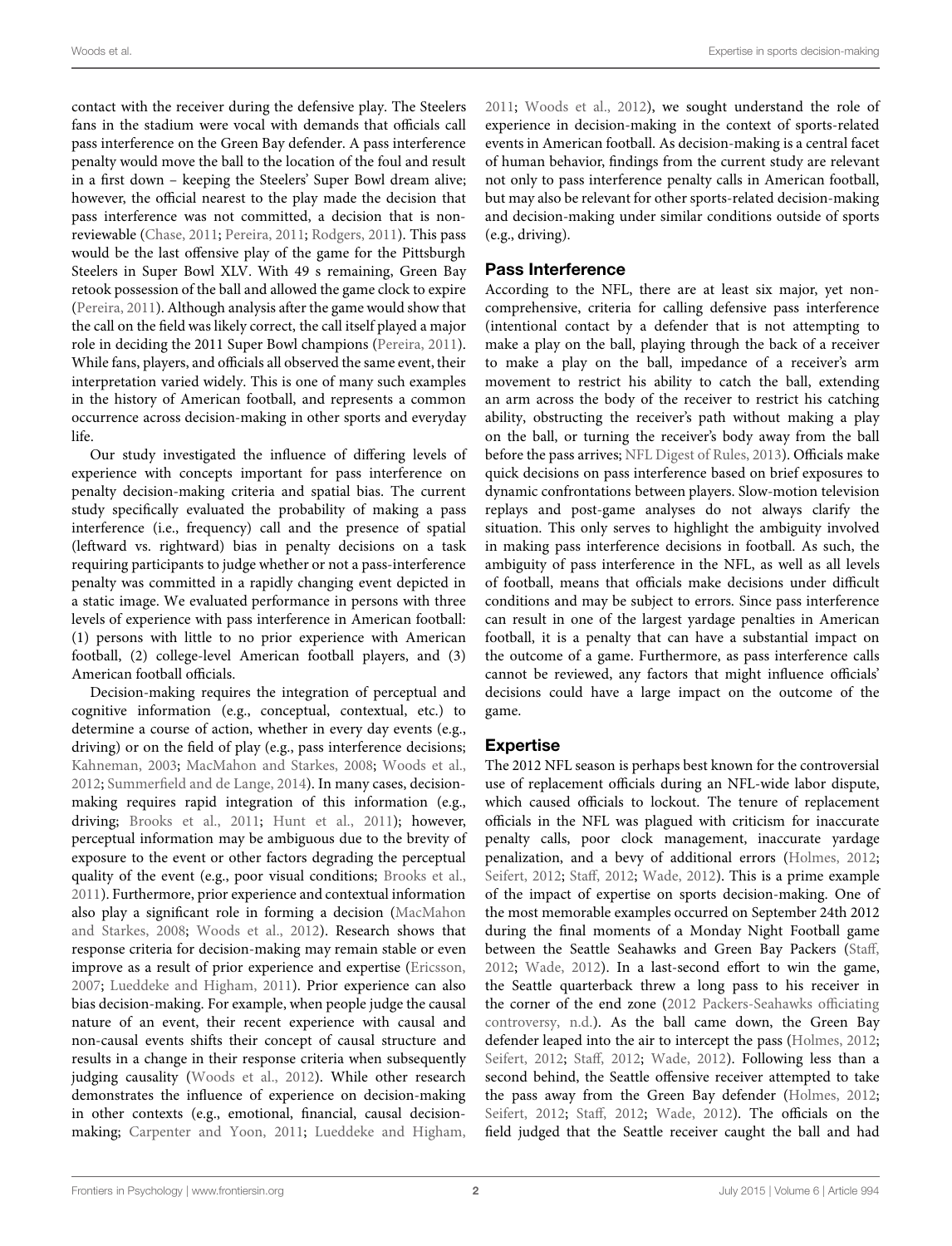possession of the ball at the end of the play [\(Holmes](#page-7-11), [2012](#page-7-11); [Seifert,](#page-7-12) [2012](#page-7-12); [Staff](#page-7-13), [2012;](#page-7-13) [Wade, 2012\)](#page-7-14). After a lengthy instant replay following the game ending play, the lead replacement official confirmed the call on the field [\(Holmes, 2012;](#page-7-11) [Seifert, 2012;](#page-7-12) [Staff, 2012;](#page-7-13) [Wade, 2012\)](#page-7-14); however, not only would television replay later demonstrate that the Green Bay defender caught the ball and had possession at the end of the play, but the Seattle receiver also committed offensive pass interference immediately before attempting to take the ball from the Green Bay defender [\(Holmes](#page-7-11), [2012;](#page-7-11) [Seifert, 2012](#page-7-12); [Staff](#page-7-13), [2012;](#page-7-13) [Wade, 2012](#page-7-14)). The prevailing argument was that inexperienced officiating cost the Green Bay Packers a victory [\(Holmes](#page-7-11), [2012;](#page-7-11) [Seifert](#page-7-12), [2012;](#page-7-12) [Staff,](#page-7-13) [2012](#page-7-13); [Wade](#page-7-14), [2012](#page-7-14)). This example, among others, has been used to suggest that officials lacking the necessary experience and training to make calls at a given level of play may be more susceptible to error in sports decisions made in ambiguous conditions [\(Holmes, 2012](#page-7-11); [Seifert, 2012;](#page-7-12) [Staff](#page-7-13), [2012](#page-7-13); [Wade,](#page-7-14) [2012](#page-7-14)).

Prior research demonstrates the benefits of prior experience (i.e., training) in officials across a variety of sports (e.g., cricket, [Sparrow et al., 2001;](#page-7-15) baseball, [MacMahon and Starkes, 2008;](#page-7-4) soccer, [Catteeuw et al., 2010;](#page-7-16) etc.). Research also demonstrates that expertise in one decision-making domain can transfer to deci[sions](#page-7-18) [in](#page-7-18) [similar](#page-7-18) [domains](#page-7-18) [\(Rosalie and Müller](#page-7-17)[,](#page-7-18) [2014;](#page-7-17) Loffing et al., [2015](#page-7-18); [Müller et al., 2015](#page-7-19)); however, when the characteristics of a decision-making domain vary significantly from the specific area of expertise, the likelihood of skill transfer decreases. While officials train to obtain expertise for penalty decision-making in American football, American football players do not possess this domain specific training. Thus, expertise in playing football may not necessarily transfer to expertise in football penalty decision-making; however, these same players possess more experience with the domain-specific information important for pass-interference calls as compared to persons with little-to-no prior exposure to American football.

The present study investigated whether different levels of experience with American football modulate decisionmaking processes for pass interference calls. We hypothesized (Hypothesis 1) that, like prior findings in other sports, expertise would influence participants' response criteria for pass interference calls. Specifically, we hypothesized that increasing levels of experience with the concepts important for pass interference calls in American football would be associated with fewer overall pass interference calls. The current study also sought to understand the role of expertise in susceptibility to a potential source of bias: spatial direction.

# Spatial Biases in Sports Decision-Making

Recent research in soccer suggested that referees might be biased toward calling more fouls when plays move from left to right, rath[er than from right to left \(Kranjec et al., 2010\). In](#page-7-20) Kranjec et al. [\(2010\)](#page-7-20), college soccer players were presented with pictures of player confrontations with a clear direction of motion (left–right or right–left). They were asked to decide if the picture depicted an unfair tackle. Soccer players were more likely to judge events with leftward motion as depicting fouls than the same stimuli presented with rightward motion. [Kranjec et al.](#page-7-20) [\(2010](#page-7-20)) suggested that their results stem from a general bias for representing prototypical events from left-to-right and may possibly be related to repeated exposure to culturally specific reading habits (i.e., left to right reading and writing direction for English speakers). However, we lack a complete understanding of whether spatial biases are mainly the product of culturally –specific visual habits like reading direction [\(Tversky et al.](#page-7-21), [1991](#page-7-21); [Chatterjee, 2001](#page-7-22); [Maass and Russo, 2003;](#page-7-23) [Dobel et al.](#page-7-24), [2007](#page-7-24); [Woods et al., 2013](#page-7-25)), body-specific motor habits related to handedness [\(Casasanto](#page-7-26), [2011](#page-7-26); [Loffing et al., 2015](#page-7-18)) or the brain's lateralization of spatial and attentional processing [\(Chatterjee et al.](#page-7-27), [1995;](#page-7-27) [Chatterjee,](#page-7-28) [2011](#page-7-28)).

It remains unclear whether directional biases are generalizable to other sports events with inherent ambiguity. Furthermore, the role of experience in such biases remains unknown. Directional biases affecting decisions could have implications for officiating systems in any sport where (1) defensive and offensive players make contact and (2) officials have to make quick decisions under ambiguous circumstances. Modulation of bias through differing degrees of experience could provide insight into methods for mitigating perceptual biases in sports decision-making and other domains.

Similar to the logic of the prior soccer study, we hypothesized (Hypothesis 2) that English reading, football-knowledgeable participants would have lower thresholds for calling pass interference for leftward moving versus rightward moving events. This hypothesis was based on the idea that we conceptualize events as prototypically unfolding from left-to-right in space [\(Tversky et al.](#page-7-21), [1991;](#page-7-21) [Chatterjee, 2001;](#page-7-22) [Maass and Russo](#page-7-23), [2003](#page-7-23); [Dobel et al.](#page-7-24), [2007;](#page-7-24) [Kranjec et al., 2010](#page-7-20)). Right-to-left moving events should be perceived as atypical and relatively debased and viewers would be more likely to call a penalty [\(Kranjec et al., 2010](#page-7-20)). We further hypothesized (Hypothesis 3) that the influence of spatial biases will decline in people with greater levels of experience with American football (i.e., football officials). This hypothesis is supported by prior research demonstrating the benefits of expertise for sportsrelated decision-making [\(Sparrow et al., 2001;](#page-7-15) [MacMahon et al.](#page-7-29), [2007](#page-7-29); [Loffing et al., 2015\)](#page-7-18), as well as data demonstrating the benefit of transfer of expertise to a task with demands similar to the [expertise domain](#page-7-17) [\(MacMahon et al.](#page-7-29)[,](#page-7-17) [2007;](#page-7-29) Rosalie and Müller, [2014;](#page-7-17) [Loffing et al.](#page-7-18), [2015;](#page-7-18) [Müller et al.](#page-7-19), [2015\)](#page-7-19). To address our hypotheses, we assessed three groups of participants with different levels of experience with American football: (1) participants with little to no prior knowledge of American football, (2) American football players, and (3) American football officials.

# Materials and Methods

# Ethics Statement

This study was approved by the Institutional Review Board and the office of Athletics for Compliance at the University of Pennsylvania. The work was conducted according to the principles expressed in the Declaration of Helsinki. Written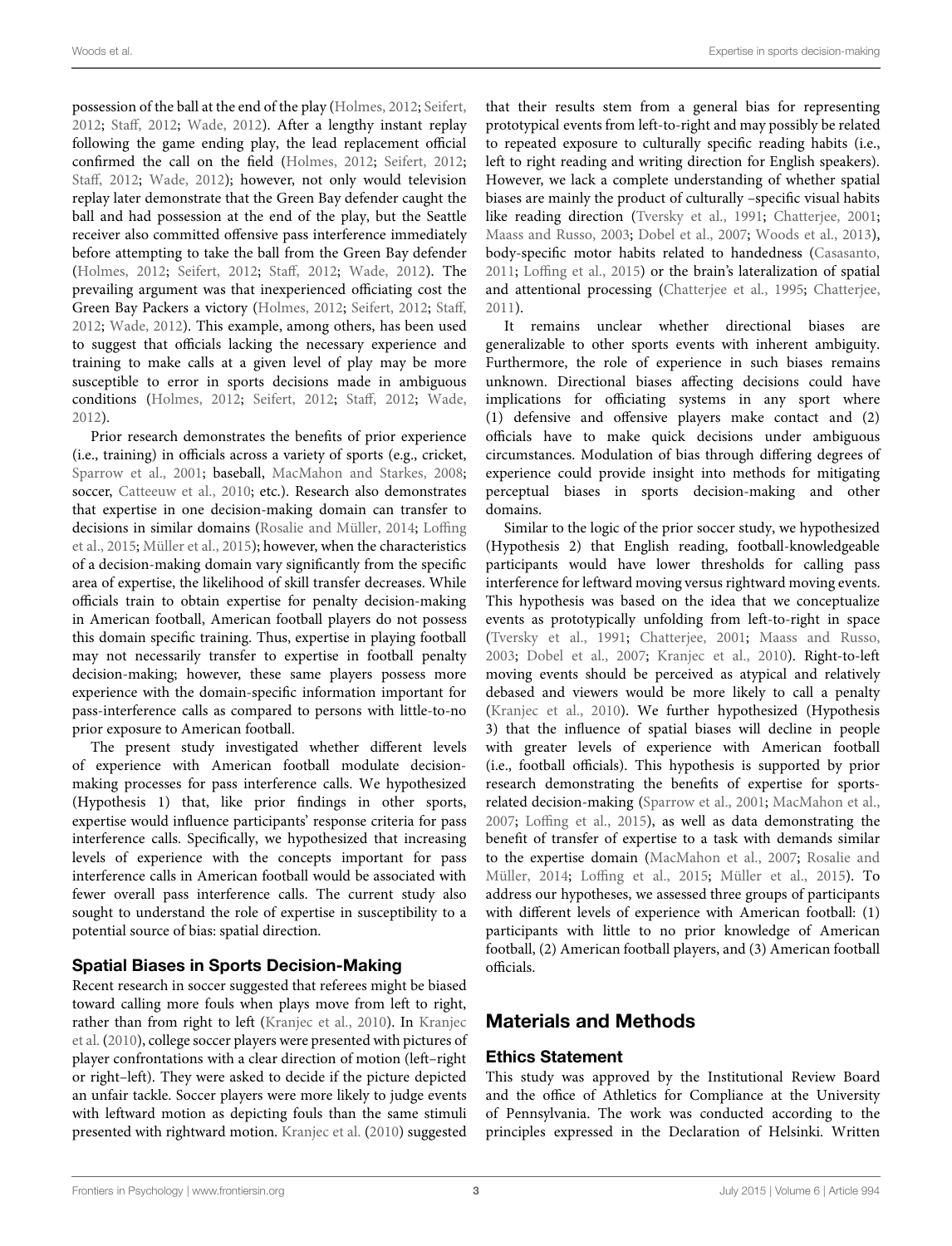informed consent was obtained from all participants. Participants were paid for their participation.

# **Participants**

Three groups of 16 right-handed native English speaking male participants were recruited for this study  $(N = 48)$ . Groups were selected based on their level of experience with American football. Sixteen participants were male college students with no prior experience playing American football, limited exposure attending, or watching televised football games, and no experience officiating (Football Naïve group; mean age  $= 20.1$  years). Sixteen participants were male members of the University of Pennsylvania's varsity football team with no experience officiating American football (Football Player group; mean age  $= 19.8$  years). Sixteen participants were male National Collegiate Athletic Association (NCAA) football officials recruited at a Philadelphia-based annual officiating workshop (Football Official group; mean age = 54.5 years). Each participant completed a 12-item questionnaire created for the current study assessing their playing/watching experience, knowledge of NFL rules, teams, and players. This measure was intended to distinguish between people knowledgeable of American football and those with little to no prior knowledge. The questionnaire consisted of eight multiplechoice questions and four 5-point Likert scale response questions. Please see Supplemental Materials for the full questionnaire. The Football Official group were administered four additional short answer questions ascertaining their degree of experience officiating college-level American football games.

# Stimuli

All photos used for stimuli depicted scenes from high school, college, and professional football teams across the US. Photographs were obtained from Google Image and chosen according to four criteria: (1) scenes depicted only two athletes directly involved in the play; (2) the ball was in the air and not in contact with either player; (3) of the two players, one player was clearly the offensive player attempting to catch the ball, and the other was clearly the defensive player attempting to disrupt completion of the catch (i.e., one player was clearly closer to the ball than the other player and making a play for the ball); and (4) pictures depicted a strong implied rightward or leftward direction of movement. Twelve of the final 95 stimuli showed the ball already in possession of the offensive receiver (i.e., violating criteria 2) to provide clear instances where pass interference had not occurred and give participants a spectrum of events similar to what officials experience during the course of a game. Thus, all stimuli did not depict pass interference. Furthermore, stimuli where the ball was not in possession of a player ( $n = 83$  stimuli) were specifically chosen because the picture depicted an ambiguous scenario difficult to determine as pass interference. Our stimuli were chosen to address questions regarding response criteria and spatial biases in sports decisions, not the accuracy of the calls themselves. Thus, these 83 stimuli were not chosen relative to accuracy of pass interference. Pictures were specifically chosen to depict

visual perceptual information officials are exposed to on the field. Numbers and letters were removed from uniforms and backgrounds using Photoshop. All photographs were resized to common dimensions (500  $\times$  357 pixels) and flipped along the horizontal axis to create left-moving and right-moving mirror versions.

Previous research has demonstrated that static images depicting implied motion evoke similar perceptual and neural effects [associated with motion processing \(](#page-7-30)Kourtzi and Kanwisher, [2000](#page-7-30); [Kable et al., 2002;](#page-7-31) [Winawer et al.](#page-7-32), [2008](#page-7-32); [Gorman et al., 2011,](#page-7-33) [2012](#page-7-34)). For example, prior research using blood-oxygen-level-dependent (BOLD) functional magnetic resonance imaging (fMRI) showed the same patterns of activation in motion regions of the brain when viewing static images depicti[ng](#page-7-30) [motion](#page-7-30) [versus](#page-7-30) [videos](#page-7-30) [of](#page-7-30) [motion](#page-7-30) [\(](#page-7-30)Kourtzi and Kanwisher, [2000;](#page-7-30) [Kable et al., 2002;](#page-7-31) [Winawer et al.](#page-7-32), [2008\)](#page-7-32). In addition, [Gorman et al.](#page-7-34) [\(2012](#page-7-34)) showed similar patterns of performance between officials making judgments on static versus video stimuli. A norming study ( $n = 5$ ) with non-athlete participants verified the directionality implicit in each photo and ensured that information about directionality was evident from stimuli exposed for 500 ms. Stimuli were presented on a laptop computer. Participants pressed the left arrow key if the picture depicted leftward motion and the right arrow key if it depicted rightward motion. The best 95 pairs (190 total pictures including the original and mirrored versions) out of a total of 124 stimuli obtained rating above 85% agreement for directionality. These stimuli were selected for use in the present experiment. The present study used approximately 33% fewer stimuli than the prior soccer study [\(Kranjec et al.](#page-7-20), [2010\)](#page-7-20). To obtain comparable power, we increased our sample size to 16, as compared to 12 in the previous study.

# Procedure

Proc[edures were identical to the prior soccer study \(](#page-7-20)Kranjec et al., [2010\)](#page-7-20). We used a go/no-go (i.e., respond or do not respond) task to mimic the type of decision made in a real game. Participants were informed that they would view a number of confrontations between offensive and defensive players on a laptop computer. They were required to press the spacebar if the defending player committed pass interference according to NCAA/NFL standards. In contrast, they were told to not respond if the event did not depict pass interference. To assist in making clear which player was the offensive player, participants were told that the player closest to the ball was always the offensive player. Before practice trials, all participants were given a bulletpoint version of the NFL/NCAA rules for pass interference to review [\(NFL Digest of Rules](#page-7-10), [2013](#page-7-10)). There was no time limit for review of the rules. There were 20 practice trials and 190 experimental trials. Trials consisted of a 2000 ms fixation cross, followed by a football image presented for 500 ms, and finally a 3000 ms response screen. Participants were presented with all 95 pictures in both directions (leftward versus rightward). Stimuli were presented in two equal blocks of 95 trials. To minimize the possibility of participants noticing the direction manipulation, only one version of each stimulus pair (i.e., rightward or leftward) was randomly presented in the first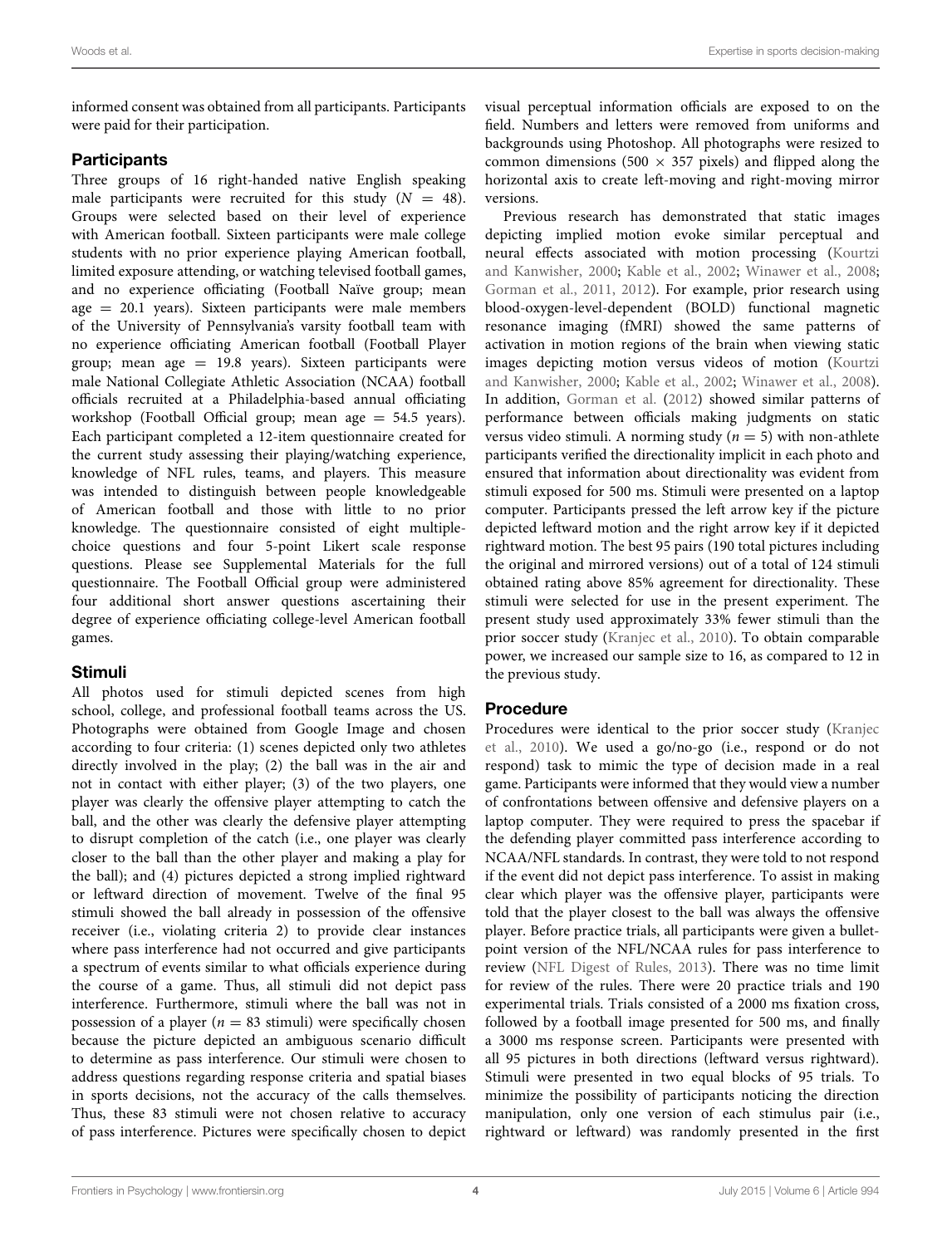block of the experiment. The opposing version was presented in random order in the second block of the experiment. Participants responded with one hand (e.g., left or right) for the first half of trials, and the other hand for the last half, to avoid handedness biases. Order of hand use was counterbalanced across participants.

### Analyses

To verify the manipulation of expertise in the present study, the influence of expertise on decision-making was analyzed using a 3-way ANOVA with the number of pass interference calls (Foul Calls) as the dependent variable and Expertise Group (Group) as the independent variable. Alpha level was set at 0.05. To analyze the influence of expertise on spatial biases, data were analyzed using a  $3 \times 2$ ANOVA with Pass Interference Calls as the dependent variable and Expertise Group (Group) and Direction of Motion (Direction) as independent variables. Planned comparisons were performed using paired and independent *t*-tests.

# **Results**

# Football Knowledge and Experience Football Naïve Group

Performance on the eight multiple-choice questions confirmed that participants possessed little to no knowledge of the official rules of the game (e.g., "At what yard line is the ball snapped for an extra point kick in the NFL?": average % correct  $= 6.25$ %), and facts pertaining to professional teams and players (e.g., "Which of the following teams does Reggie Bush play for?": average % correct  $= 18.75$ %). Overall accuracy on the multiple-choice questions was  $29.4 \pm 21\%$ . Football Naïve participants had no formal experience playing American football on an organized team (e.g., high school) or any experience officiating American football games at any level of play. Participants reported little to no playing or watching experience on four agreement rating questions using a 5-point Likert scale (e.g., "I have played a lot of organized football games": mean agreement  $= 1$ ; "I have watched many football games on television": mean  $agreement = 1.5)$ .

# Football Player Group

Performance on the eight multiple-choice questions confirmed that participants possessed a basic knowledge of the official rules of the game (e.g., "At what yard line is the ball snapped for an extra point kick in the NFL?": average %  $correct = 100\%)$  and knew facts pertaining to professional teams and players (e.g., "Which of the following teams does Reggie Bush play for?": average % correct  $= 100\%$ ). Overall accuracy on the multiple-choice questions was 86%. Football Player participants had no experience officiating American football at any level of play. Further, they demonstrated considerable playing and watching experience on four agreement rating questions using a 5-point Likert scale (e.g., "I have played a lot of organized football games": mean agreement  $= 5$ ; "I have watched many football games on television": mean agreement  $= 4.9$ ).

### Football Officials Group

Performance on the eight multiple-choice questions confirmed that the Football Official group possessed a basic knowledge of the official rules of the game (e.g., "At what yard line is the ball snapped for an extra point kick in the NFL?": average % correct  $= 100\%$  and knew facts pertaining to professional teams and players (e.g., "Which of the following teams does Reggie Bush play for?": average % correct =  $100\%$ ). Overall accuracy on the multiple-choice questions was 90%. Officials demonstrated that they had considerable watching experience, and moderate playing experience based on four agreement rating questions using a 5-point Likert scale (e.g., "I have played a lot of organized football games": mean agreement  $= 3.7$ ; "I have watched many football games on television": mean agreement  $= 5.0$ ). Performance on the additional short answer officiating questions demonstrated that participants in the Football Official group had an average of 19.25 years of officiating experience at the college level  $(SD = 9.5)$ .

### Sports Decision-Making Football Expertise

The three-way ANOVA demonstrated a significant effect of Expertise Group on the total number of pass interference calls made by participants  $[F_{(2,48)} = 10.4, p < 0.001, \eta_{\rm p}^2 = 0.316$ **[Figure 1](#page-5-0)**]. Independent *<sup>t</sup>*-tests demonstrated that the Football Official group made significantly fewer pass interference calls (62.5 calls) than either the Football Naïve (93.3 calls;  $t = 4.0$ , DF = 30,  $p < 0.001$ , Cohen's  $d = 1.4$ ; Cohen's  $d$  of  $0.2$  = small effect size,  $0.5 =$  moderate, 0.8, or greater  $=$  large) or Football Player (72.6 calls; *t* = 2.3, DF = 30, *p* = 0.02, Cohen's  $d = 0.84$ ) groups. In contrast, while the Football Players Group made significantly more pass interference calls than the Football Officials, they made significantly fewer pass interference calls than the Football Naïve Group ( $t = 2.5$ , DF = 30,  $p = 0.01$ , Cohen's  $d = 0.91$ ).

# Spatial Bias

While the 3  $\times$  2 ANOVA demonstrated a significant effect of Group  $[F_{(2,96)} = 19.4, p < 0.001, \eta_p^2 = 0.30, \text{ Figure 2}].$  $[F_{(2,96)} = 19.4, p < 0.001, \eta_p^2 = 0.30, \text{ Figure 2}].$  $[F_{(2,96)} = 19.4, p < 0.001, \eta_p^2 = 0.30, \text{ Figure 2}].$ there was neither a significant main effect of Direction nor a Group  $\times$  Direction interaction ( $F_s$  < 0.13.1,  $p > 0.05$ ). Paired samples *t*-tests of the number of pass interference calls made on right-moving versus left-moving plays demonstrated that only the Football Player Group was significantly influenced by spatial biases related to the direction of motion in events  $(t = -2.4,$  $DF = 15$ ,  $p = 0.03$ , Cohen's  $d = 0.27$ ), judging more left-moving stimuli to contain pass interference (37.4 calls) than the same stimuli moving rightward (35.2 calls). Thus, the Football Player Group was approximately 6% more likely to call pass interference when seeing a picture in its leftward compared to rightward version, even though the two stimuli were otherwise perceptually identical. Neither the Football Naïve nor Football Official Groups were influenced by spatial biases from the direction of motion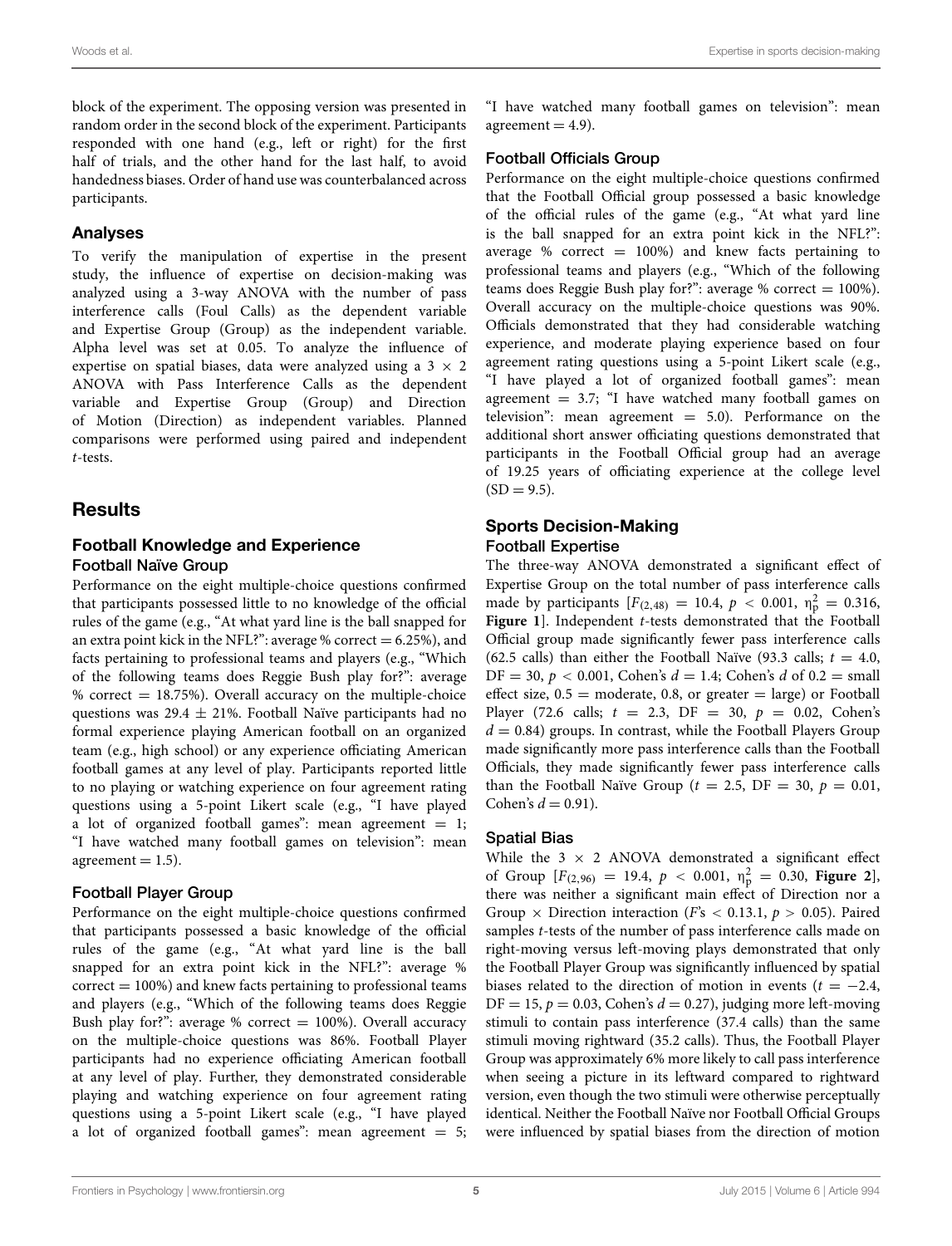

<span id="page-5-0"></span>FIGURE 1 | Average number of pass interference calls for each group. ∗*p <* 0.05.



<span id="page-5-1"></span>(*t*'s *<* 0.035, DF's = 15, *p*'s *>* 0.94; Mean rightward/leftward calls: Naïve =  $46.62/46.68$ , Officials =  $31.9/31.8$ ).

# **Discussion**

The present study hypothesized that decision-making criterion for pass interference in American football would change as a function of expertise (Hypothesis 1). Increased levels of experience with American football was associated with progressively fewer penalty calls, with Football Naïve participants making the most pass interference calls, and Football Officials the least. Football Naïve participants had little to no experience with concepts central to pass interference in American football. Although provided with the official criteria used for pass interference judgments in the NFL, they had limited experience applying these concepts in interpreting events. Thus, participants had little to no domain-specific decision-making expertise to

apply to the possible pass interference events. In contrast, both the Football Player and Football Official groups have years of experience with American football and knowledge of the pass interference rule. While both groups have substantial experience and knowledge of pass interference, officials undergo 100s of hours of training to make split-second decisions in ambiguous situations [\(Referee Enterprises](#page-7-35), [2012\)](#page-7-35). Furthermore, they have a significant number of hours applying these decisions on the field of play. Specifically, officials possess domain-specific expertise that can be applied to the task in the current study. While players are intimately knowledgeable with the concept of pass interference, they lack specific experience making pass interference calls on the field of play. Unlike players, officials are trained to evaluate pass interference by applying a stringent set of categories, or "philosophies," to each call on the field (e.g., pass i[nterference: arm bar, obstruction of path, etc.;](#page-7-35) Referee Enterprises, [2012](#page-7-35)). One of these specified categories must be met for a penalty call to be made on the field. Furthermore, for each call, the official making the penalty call must report to the head referee exactly which category was met and how it was met [\(Referee Enterprises](#page-7-35), [2012\)](#page-7-35). Thus, officials are trained to decompose ambiguous events into clear categories to disambiguate information occurring during a brief interval of time, rather than simply evaluating an overall impression of the event. These factors represent an important component of the officials' domain-specific decision-making expertise and provide clear criteria for decision-making. This specific training represents a critical difference between our groups, and may play a significant role in the findings from the current study. Future studies obtaining data from players and officials with matched levels of experience as players, but differing only by experience with training as an official will provide better insight into the importance of this training in the present findings.

As the level of play increases from high school to the NCAA to the NFL, the numbers of categories officials are trained to use [also increases](#page-7-10) [\(Referee Enterprises](#page-7-35)[,](#page-7-10) [2012;](#page-7-35) NFL Digest of Rules, [2013](#page-7-10)). Thus, experience at one level of play does not necessarily imply expertise at another level of play. However, research supporting near-transfer of expertise in decision-making [\(Rosalie and Müller, 2014](#page-7-17); [Loffing et al.](#page-7-18), [2015\)](#page-7-18) suggests that prior experience officiating at other levels of play may transfer.

Nonetheless, inexperienced officials may still suffer from increased susceptibility to increased rates of penalty calling [\(Holmes, 2012;](#page-7-11) [Seifert](#page-7-12), [2012;](#page-7-12) [Staff, 2012](#page-7-13); [Wade, 2012](#page-7-14)). Officiating crews are typically comprised of an experienced core of officials, with only one ["rookie" official on the field](#page-7-10) [\(Holmes](#page-7-11)[,](#page-7-10) [2012](#page-7-11)[;](#page-7-10) NFL Digest of Rules, [2013\)](#page-7-10). Thus, the potential impact of a single official inexperienced at a given level of play is minimized by the current system. Unfortunately, entire officiating crews during the 2012 NFL season were often comprised of "rookie" replacement officials with no experience officiating in the NFL [\(Holmes](#page-7-11), [2012\)](#page-7-11)– providing a potential foundation for errors in officiating decisions.

In addition, the current study found that college-level players of American football were more likely to call pass interference when pictures of player confrontations depicted leftward compared to rightward motion (Hypothesis 2). However,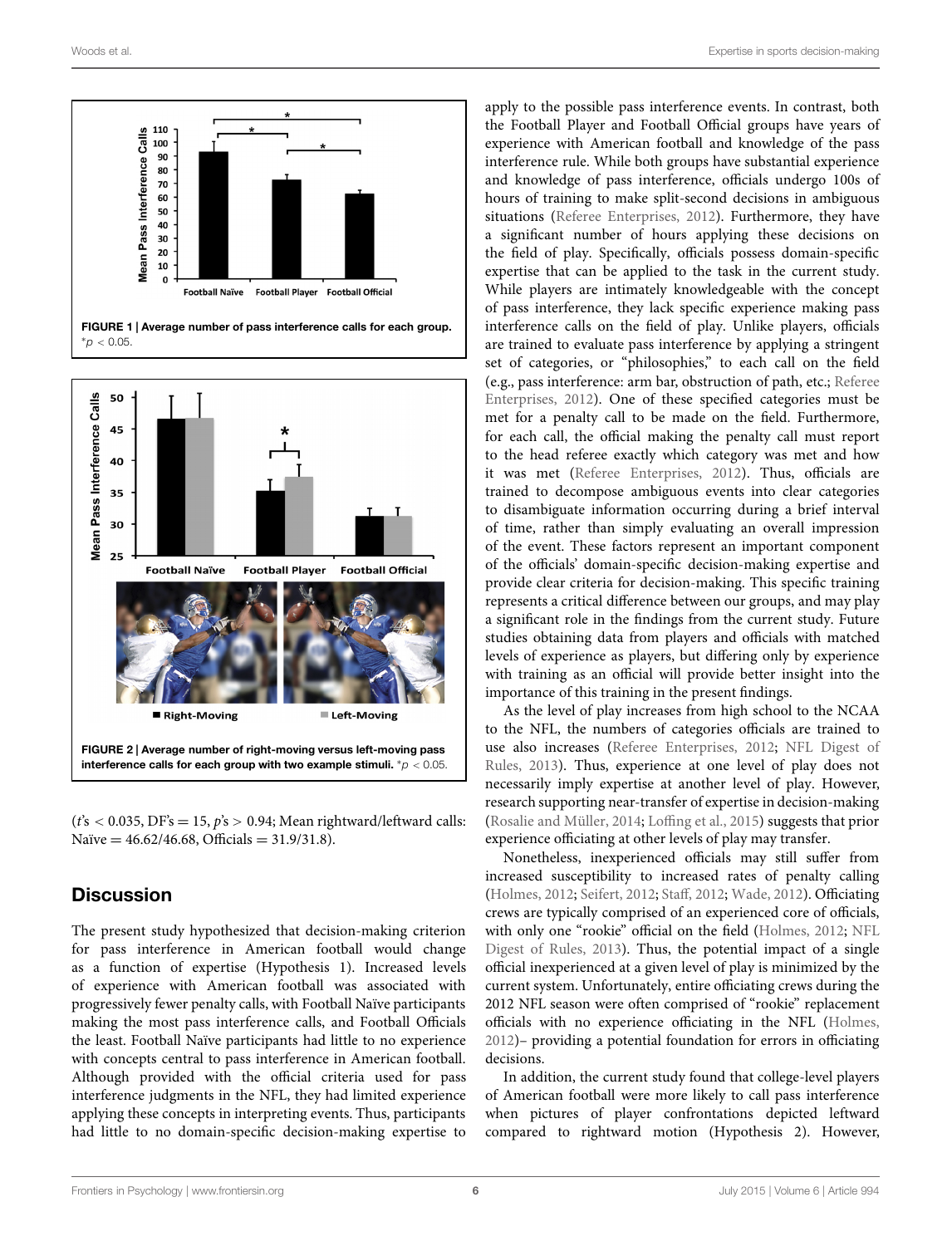Woods et al. Expertise in sports decision-making

neither Football Naïve participants nor expert football officials demonstrated a significant spatial bias when making pass interference calls (Hypothesis 3). Directional biases are evident in how we conceptualize events broadly [\(Chatterjee, 2011](#page-7-28)), and generalize to aspects of language [\(Chatterjee, 2001\)](#page-7-22), memory [\(Halpern and Kelly](#page-7-36), [1993\)](#page-7-36), esthetics [\(Christman](#page-7-37), [1995;](#page-7-37) Maass et al., [2007](#page-7-38)[\) and social attributes](#page-7-40) [\(Chatterjee](#page-7-39)[,](#page-7-40) [2002](#page-7-39)[;](#page-7-40) Suitner and Maass, [2007\)](#page-7-40) that we attribute to participants of events. Prior research posits that the development of spatial biases may be a product of culturally relative visual habits like reading direction [\(Tversky et al.](#page-7-21), [1991](#page-7-21); [Chatterjee](#page-7-22), [2001](#page-7-22); [Maass and Russo, 2003;](#page-7-23) [Dobel et al.](#page-7-24), [2007](#page-7-24); [Woods et al.](#page-7-25), [2013\)](#page-7-25), body-specific motor habits related to handedness [\(Casasanto, 2011](#page-7-26)) or the brain's later[alization of spatial and attentional processing \(](#page-7-27)Chatterjee et al., [1995\)](#page-7-27). These data may also suggest a failure to transfer decision-making skills learned as a player to those required as an official. Future studies investigating the potential influence of handedness and other possible causes of spatial bias in the context of decision-making and expertise will further our understanding of mechanism(s) underlying the bias found in the current study.

As fans and players, we may disagree with officiating decisions on the field. While sometimes we may be correct, the same experience that gives us a love for the game may also makes us susceptible to spatial biases on the field of play. Our data suggest that spatial biases are modulated by the degree of experience participants have applying knowledge of pass interference to sports decisions in ambiguous events; however, at least some degree of experience with American football is necessary to have a prototypical representation of these events. We suspect that naïve participants do not have such a representation and are thus not susceptible to a directional perceptual bias, whereas expert referees are able to mitigate their perceptual bias by applying formal categorization rules in making officiating decisions.

One potential limitation in the current study relates of the use of static images depicting motion, rather than videos of motion events. While prior research demonstrates the validity of this method [\(Kourtzi and Kanwisher, 2000;](#page-7-30) [Kable et al., 2002;](#page-7-31) [Winawer et al., 2008](#page-7-32); [Gorman et al.](#page-7-34), [2012\)](#page-7-34), officials are faced with viewing live events that may be more difficult to process than a static image presented for a brief period of time. In addition, future research investigating the absolute accuracy of penalty calls, using stimuli specifically chosen based on the presence or absence of each specific pass interference criteria, as well as combinations of these criteria would provide further insight into the interaction between expertise and decision-making in officiating.

In summary, we found that expertise with American football has two effects on the decision to make a pass interference call. First, greater experience is associated with fewer overall interference calls. Second, experience is associated with an

# References

<span id="page-6-2"></span>2012 Packers-Seahawks officiating controversy. (n.d.). Available at: [http://en.wikipedia.org/wiki/2012\\_Packers%E2%80%93Seahawks\\_officiating\\_](http://en.wikipedia.org/wiki/2012_Packers%E2%80%93Seahawks_officiating_controversy) [controversy](http://en.wikipedia.org/wiki/2012_Packers%E2%80%93Seahawks_officiating_controversy) [accessed December 3, 2015].

inverted *U*-shaped susceptibility to a directional bias in making these interference calls. This directional bias may play an important role in how knowledgeable non-expert viewers perceive any sport with frequent contact between opposing players (basketball, hockey, etc.) in which events are ambiguous.

Findings from the current study have important implications for decision-making within a variety of sports and in everyday life. For example, as a person drives a car, he, or she is faced with rapidly integrating perceptual and cognitive information to successfully make numerous decisions with real-world consequences. This is true in many situations. While we may consider ourselves experts in a domain (e.g., driving, penalty calls, etc.), the absence of rigorous domain-specific training may make us more susceptible to biases in our decisions. At the very least, our data demonstrate that the level of a person's expertise in a domain significantly impacts decision-making criteria and may play an important role in the interpretation of events on, and perhaps off, the field of play.

# Author Contributions

Conceived and designed the experiments: AW, AK, ML, AC. Performed the experiments: AW, ML. Analyzed the data: AW. Wrote the paper: AW, AK, AC.

# Acknowledgments

This research was supported in part by NIH T32NS007413, RO1 DC008779, NIH/NCATS CTSA grant UL1TR000064 and KL2 TR000065, and the National Science Foundation, subcontract under SBE0541957. The funders had no role in study design, data collection and analysis, decision to publish, or preparation of the manuscript. The authors would like to thank Dr. Alessandro Piedimonte and Jonathan Yu for assisting with data collection; Jim Maconaghy and the organizers of the annual Philadelphia Colonial Athletic Association Officiating workshop for coordinating data collection from officials; as well as the officials of the Colonial Athletic Association, the players of the University of Pennsylvania football team, and college students of the University of Pennsylvania for participating in the present study.

# Supplementary Material

The Supplementary Material for this article can be found online at: [http://journal](http://journal.frontiersin.org/article/10.3389/fpsyg.2015.00994)*.*frontiersin*.*org/article/10*.*3389/fpsyg*.* 2015*.*[00994](http://journal.frontiersin.org/article/10.3389/fpsyg.2015.00994)

- <span id="page-6-0"></span>Brooks, J. O., Crisler, M. C., Klein, N., Goodenough, R., Beeco, R. W., Guirl, C., et al. (2011). Speed choice and driving performance in simulated foggy conditions. *Accid. Anal. Prev.* 43, 698–705. doi: 10.1016/j.aap.2010.10.014
- <span id="page-6-1"></span>Carpenter, S. M., and Yoon, C. (2011). Aging and consumer decision making. *Ann. N. Y. Acad. Sci.* 1235, E1–E12. doi: 10.1111/j.1749-6632.2011.06390.x